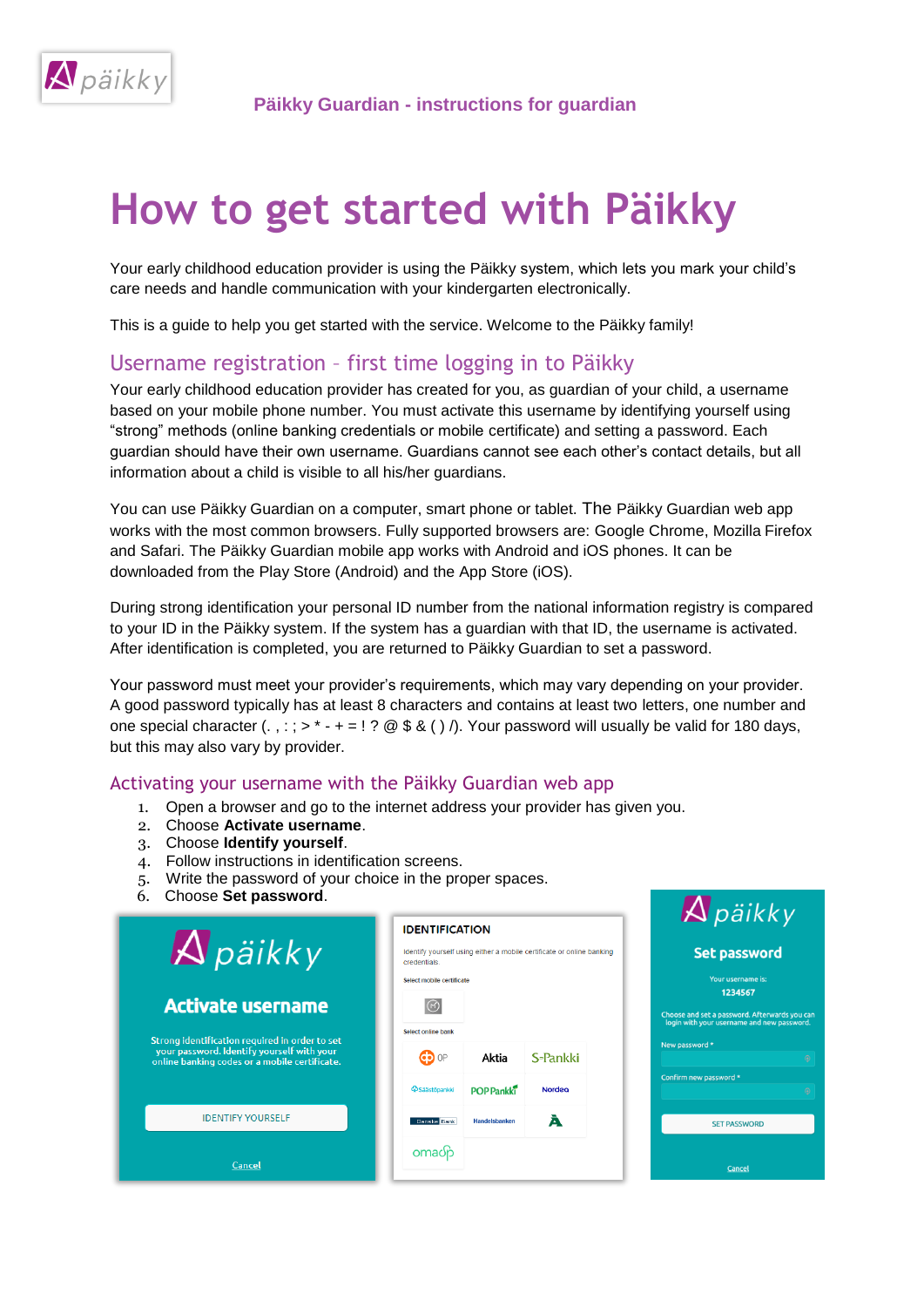

#### Activating your username with the Päikky Guardian mobile app

- 1. Open Päikky Guardian mobile app.
- 2. Choose **ACTIVATE USERNAME**.
- 3. Choose provider from the list and then choose **IDENTIFY YOURSELF**.
- 4. Follow instructions in identification screens.
- 5. Write the password of your choice in the proper spaces.
- 6. Choose **SET PASSWORD**.

| 四日12:29<br>$\bigwedge$ päikky                                                                                | <b>IDENTIFICATION</b><br>credentials<br>Select mobile certificate |                   | Identify yourself using either a mobile certificate or online banking | ◀ Safari atl <sup></sup><br>13.30<br><b>◎ 63 %■</b><br>$\bigwedge$ päikky<br>Your username is: IIIIIII.                                    |
|--------------------------------------------------------------------------------------------------------------|-------------------------------------------------------------------|-------------------|-----------------------------------------------------------------------|--------------------------------------------------------------------------------------------------------------------------------------------|
| Valitse palveluntarjoaja, sitten tunnistaudu<br>pankkitunnuksilla tai mobilivarmenteella.<br>Lempäälän kunta | (M)<br>Select online bank                                         |                   |                                                                       | Choose and set a password. Afterwards you will be taken to the<br>login screen where you can login with your username and new<br>password. |
|                                                                                                              | C <sub>2</sub> OP                                                 | Aktia             | S-Pankki                                                              | Password                                                                                                                                   |
| <b>TUNNISTAUDU</b>                                                                                           | <b>PSäästöpankki</b>                                              | <b>POP Pankki</b> | <b>Nordeo</b>                                                         | Password again<br><b>SET PASSWORD</b>                                                                                                      |
| Tietosuojaseloste                                                                                            | Danske Bank<br>omadp                                              | Handelsbanken     | A                                                                     | <b>Accessibility statement</b>                                                                                                             |
| Δ<br>$\Box$<br>$\circ$                                                                                       |                                                                   |                   |                                                                       | <b>Privacy policy</b>                                                                                                                      |

If the system does not find a guardian with the ID returned during

identification, the username will not be activated. In this case Päikky Guardian will ask you to contact your provider to check that your information in the system is correct.

## If you don't have a Finnish ID number

Persons without a Finnish ID number cannot strongly identify themselves electronically in Finland.

In this case you must provide the staff at your kindergarten proper identification. You will be marked as "identified" in the Päikky Kindergarten application, and after that you can activate your username via the email you will receive.

This email method can also be used to renew a password if you forget it.

# How to use Päikky

After logging in to the Päikky Guardian web app, you can download a user's guide in PDF format. The link is in the lower left corner.

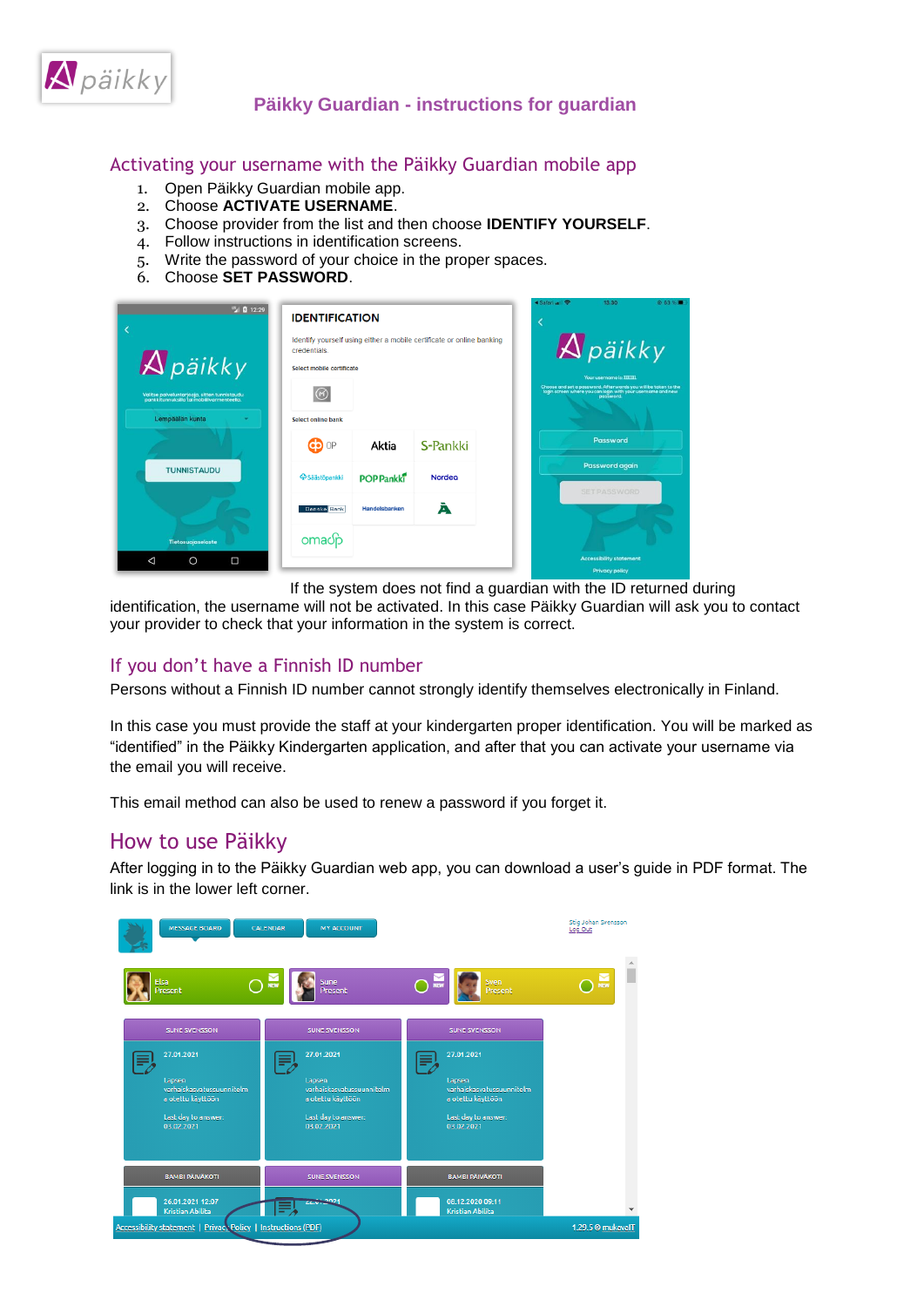

# Marking your care needs (more detailed instructions in user's guide)

You can mark your child's care needs and absences for the coming weeks electronically. These should be marked a week at a time, before the deadline set by your provider. After this the calendar is locked, and needs can no longer be marked. You will get a reminder about missing care needs. The reminder will come every week (when needed) on the same day of the week set by your provider.

The web app lets you mark care needs in 15-minute increments. The mobile app for iOS also uses 15 minute increments, and the Android version uses one-minute increments.

It is not necessary to separate preschool time. Päikky will separate any care needs automatically into free-of-charge preschool and paid early childhood education. You cannot leave out the preschool time.

The calendar shows the deadline before which plans for each day should be registered. You can make changes at any point before the day is locked. After the deadline the day becomes locked.

#### *Marking care needs with the web app*

- 1. Login to Päikky Guardian. If you write your password wrong five times, it will lock for 15 minutes.
- 2. Choose **Calendar**.
- 3. Plans are made for each child for the open calendar. Choose **Add plan**.
- 4. Choose "*In day care*" or "*Planned absence*" and set the begin and end times. Make a plan for each day.
- 5. Choose **Save**.

You should save a plan for each child. You can also copy a plan to other siblings. Copying a plan is only possible if the siblings' groups have the same opening hours.

If your care needs are the same each week, save a default plan for the child. When a child has a default plan, your care needs will be registered automatically according to the default plan. Possible changes to the default plan must be made before the calendar becomes locked.

Copying a plan to a sibling and saving a default plan are currently only possible using the web app.

| MESSAGE BOARD                                                                                                                          | CALENDAR<br>MY ACCOUNT                                                                                    |                                                    |                                         | Stig Johan Svensson<br>Log Out                |
|----------------------------------------------------------------------------------------------------------------------------------------|-----------------------------------------------------------------------------------------------------------|----------------------------------------------------|-----------------------------------------|-----------------------------------------------|
| Elsa<br>Present                                                                                                                        | Sine<br>Prezent                                                                                           |                                                    | $\sum_{i=1}^{n} \frac{1}{n}$            |                                               |
| Month 02/2021 (limit 16 d)<br>Realized Planned Remaining<br>0 <sub>n</sub><br>165 h<br><b>Hours:</b><br>15<br>$\bullet$<br>16<br>Days: | <b>Week 08 / 2021</b><br><b>Realized Planned</b><br><b>Hours:</b><br>0 h<br>0h<br>ō<br>$\bullet$<br>Days: |                                                    |                                         | Cancel<br>Save<br>Save also as default plan O |
| 4 Previous week                                                                                                                        |                                                                                                           |                                                    |                                         | Next week <b>P</b>                            |
| 商21.2.<br>22.2. Monday                                                                                                                 | 自21.2.<br>23.2. Tuesday                                                                                   | 自21.2.<br>24.2. Wednesday                          | 自21.2<br>25.2. Thursday                 | 商21.2<br>26.2. Friday                         |
| in day care<br>$\overline{\mathbf{v}}$                                                                                                 | in day care<br>$\checkmark$                                                                               | in day care<br>$\check{ }$                         | Hours: Oh                               | Hours: Oh                                     |
| 06:00<br>$\sqrt{17:00}$<br>$\overline{\mathbf{v}}$                                                                                     | $\overline{\smash{\triangledown}}$   15:15<br>06:00<br>$\overline{\mathbf{v}}$                            | $\sqrt{17:00}$<br>06:00<br>$\overline{\mathbf{v}}$ | Add plan                                | Add plan                                      |
| Remove plan                                                                                                                            | Remove plan                                                                                               | Remove plan                                        |                                         |                                               |
| present<br>$06:00 - 17:00$                                                                                                             | present:<br>$0600 - 15:15$                                                                                | present<br>$06:00 - 17:00$                         |                                         |                                               |
|                                                                                                                                        | Default plan<br>In day care Planned<br>Clear all<br>absence                                               | Planned in day care Planned<br>absence             | Realized In day care Planned<br>absence |                                               |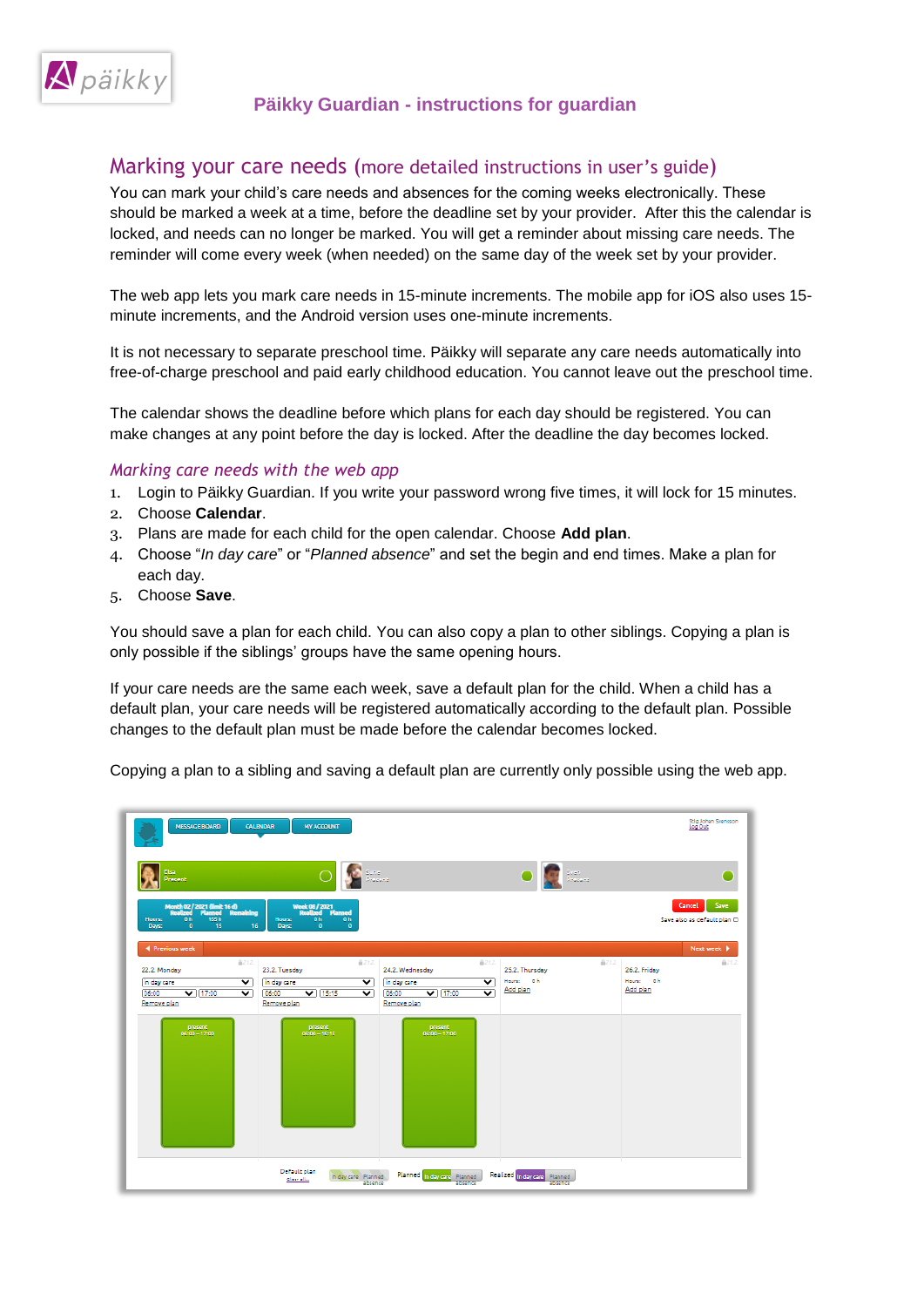

#### *Marking care needs with the mobile app*

- 1. Open the calendar (**orange** button).
- 2. Choose the week to be planned.
- 3. Choose the proper child's row to bring up the "New plan" screen.
- 4. Choose "*ADD PERIOD*" or "*ADD ABSENCE*".
- 5. Set the begin and end times. Tap on the time to change it.
- 6. Choose **SAVE**
- 7. Save the care needs for the next day. The app automatically suggests the times from the previously planned day.
- 8. Make plans for each day of the week.

|   |                                           | Calendar 6<br><b>WEEK</b> |   |                 |               |                                | K |                      | New plan 6                                             |                                                 |                              |                                                 | New plan 6                                                 |
|---|-------------------------------------------|---------------------------|---|-----------------|---------------|--------------------------------|---|----------------------|--------------------------------------------------------|-------------------------------------------------|------------------------------|-------------------------------------------------|------------------------------------------------------------|
| 6 |                                           | $\left  \right $          | 9 | 10 <sub>1</sub> | TODAY         |                                |   |                      |                                                        | Mon 22.2. 2021                                  |                              | Mon 22.2. 2021                                  |                                                            |
|   | MONDAY 22.2.2021                          |                           |   |                 |               |                                |   |                      |                                                        | This day needs to be planned by 21.2.2021 21:00 |                              | This day needs to be planned by 21.2.2021 21:00 |                                                            |
|   | Elsa<br>Sune<br>Sven<br>TUESDAY 23.2.2021 |                           |   |                 | $\mathcal{P}$ | $\rightarrow$<br>$\rightarrow$ |   | Elsa                 | <b>ADD PERIOD</b><br><b>ADD ABSENCE</b><br><b>SAVE</b> |                                                 | Elsa                         |                                                 | <b>BEGINS</b><br>06:00<br>ADD PERIOD<br><b>ADD ABSENCE</b> |
|   | Elsa                                      |                           |   |                 |               | $\rightarrow$                  |   |                      | <b>BALANCE February 2021</b>                           |                                                 |                              |                                                 | <b>SAVE</b>                                                |
|   | Sune                                      |                           |   |                 |               | $\rightarrow$                  |   | <b>Planned hours</b> |                                                        | $\frac{165:00}{2}$                              | <b>BALANCE February 2021</b> |                                                 |                                                            |
|   | Sven                                      |                           |   |                 | $\rightarrow$ |                                |   | <b>Actual hours</b>  |                                                        | $\bullet$ 0                                     | Planned hours                |                                                 |                                                            |
|   | WEDNESDAY 24.2.2021                       |                           |   |                 |               |                                |   | Planned days         |                                                        |                                                 |                              |                                                 | $-165,00$                                                  |
|   | Elsa                                      |                           |   |                 |               | $\rightarrow$                  |   | <b>Actual days</b>   |                                                        | $\bullet$ 15/16                                 | <b>Actual hours</b>          |                                                 | $\bullet$ 0                                                |
|   | Sune                                      |                           |   |                 |               | $\rightarrow$                  |   |                      |                                                        | 0/16<br>$\overline{\phantom{0}}$                | Planned days                 |                                                 | $= 15/16$                                                  |
|   |                                           |                           |   |                 |               |                                |   |                      | <b>HOURS</b><br>Planned                                | Actual                                          | Actual days                  |                                                 | $-$ 0/16                                                   |
|   | Sven                                      |                           |   |                 |               | $\rightarrow$                  |   | Week 8               | O                                                      | $\circ$                                         |                              |                                                 |                                                            |
|   | THURSDAY 25.2.2021                        |                           |   |                 |               |                                |   | Week 7               | 55:00                                                  | $\circ$                                         |                              | Planned                                         | <b>HOURS</b>                                               |
|   | Elsa                                      |                           |   |                 | $\mathbf{r}$  |                                |   | Week 6               | 55:00                                                  | $\circ$                                         | Week B                       | Ō                                               |                                                            |
|   |                                           |                           |   |                 |               |                                |   | Week 5               | 55:00                                                  | $\Omega$                                        | Week 7                       | 55:00                                           |                                                            |

If your child has a default plan and you make a change to some day using the mobile app, the other days of that week will be saved according to the default plan.

#### *Making changes to a locked plan*

If a child is sick or absent for some other reason, make changes to a locked plan by choosing **Send change report** in the web app or **CHANGE TO PLAN** in the mobile app. At the same time you can send the kindergarten some additional information.

When a plan is locked you cannot use Päikky Guardian to change a planned absence into a day when you have care needs. Instead you must contact your kindergarten directly.